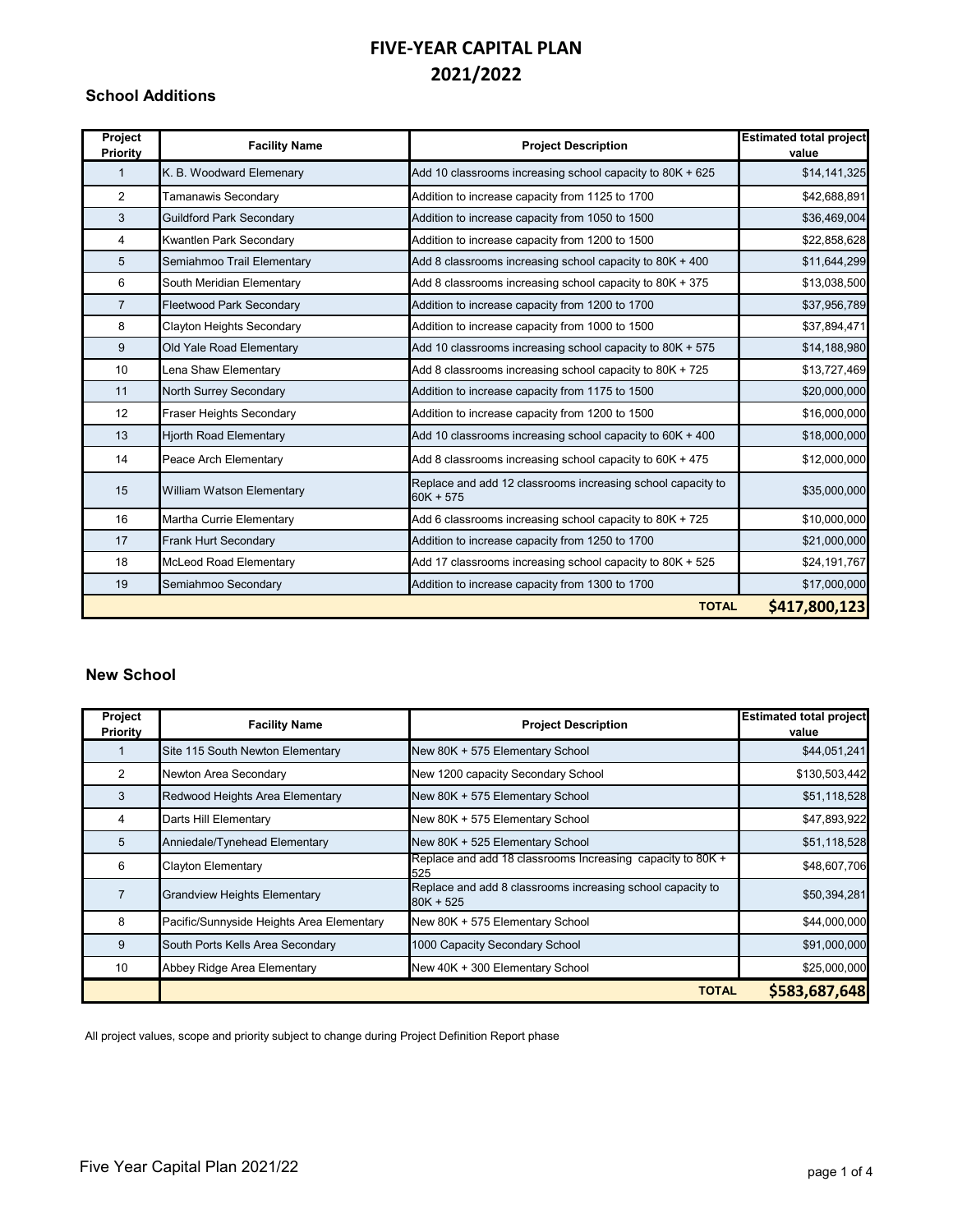#### **Site Acquisition**

| Project<br><b>Priority</b> | <b>Facility Name</b>                      | <b>Project Description</b>                                   | <b>Estimated total project</b><br>value |
|----------------------------|-------------------------------------------|--------------------------------------------------------------|-----------------------------------------|
|                            | Newton Area Secondary                     | Site Acquisition (6 HA) for a 1200 capacity Secondary School | \$37,400,000                            |
| $\mathcal{P}$              | <b>Clayton Elementary</b>                 | Site Acquisition (3.3 HA) for an 80K + 525 Elementary School | \$28,000,000                            |
| 3                          | Anniedale/Tynehead Elementary             | Site Acquisition (3.3 HA) for a 80K + 525 Elementary School  | \$20,375,000                            |
| 4                          | Fleetwood Area Elementary                 | Site Acquisition (2.3 HA) for a 40K + 350 Elementary School  | \$23,345,000                            |
| 5                          | <b>Grandview Heights Elementary</b>       | Site Expansion to Grandview Heights Elementary (+1.37 HA)    | \$10,395,000                            |
| 6                          | South Port Kells Area Secondary           | Site Acquisition (6 HA) for a 1000 capacity Secondary School | \$26,640,000                            |
|                            | Abbey Ridge Area Elementary               | Site Acquisition (2.3 HA) for an 40K + 300 Elementary School | \$18,500,000                            |
| 8                          | Pacific/Sunnyside Heights Area Elementary | Site Acquisition (3.3 HA) for an 80K + 575 Elementary School | \$22,800,000                            |
|                            |                                           | <b>TOTAL</b>                                                 | \$187,455,000                           |

### **School Replacement (REPL)**

| Project<br>Priority           | <b>Facility Name</b>    | <b>Project Description</b>                                                                                                                | <b>Estimated total project</b><br>value |
|-------------------------------|-------------------------|-------------------------------------------------------------------------------------------------------------------------------------------|-----------------------------------------|
|                               | Mountainview Montessori | Replace aging temporary modular structure with new 40K + 325<br>+ NLC school building                                                     | \$31,698,647                            |
|                               | Riverdale               | Replace 59 year old (1961) school with $80K + 400 + NLC$<br>elementary school                                                             | \$44,000,000                            |
|                               | <b>Port Kells</b>       | Replace 111 year old (1909) school with new 80K + $525 + NLC$<br>school. Site expansion may be required to accommodate a<br>bigger school | \$44,000,000                            |
| \$119,698,647<br><b>TOTAL</b> |                         |                                                                                                                                           |                                         |

### **Seismic Mitigation Program (SMP)**

| Project<br><b>Priority</b> | <b>Facility Name</b>             | <b>Project Description</b>     | <b>Estimated total project</b><br>value |
|----------------------------|----------------------------------|--------------------------------|-----------------------------------------|
|                            | Queen Elizabeth Secondary        | Seismic Upgrade of 2 H1 Blocks | \$13,830,980                            |
|                            | <b>Prince Charles Elementary</b> | Seismic Upgrade of H1 Blocks   | \$11,817,715                            |
|                            | David Brankin Elementary         | Seismic Upgrade of 2 H3 Blocks | \$20,000,000                            |
|                            |                                  | <b>TOTAL</b>                   | \$45,648,695                            |

**SUB-TOTAL MAJOR CAPITAL PROJECTS \$1,354,290,113**

All project values, scope and priority subject to change during Project Definition Report phase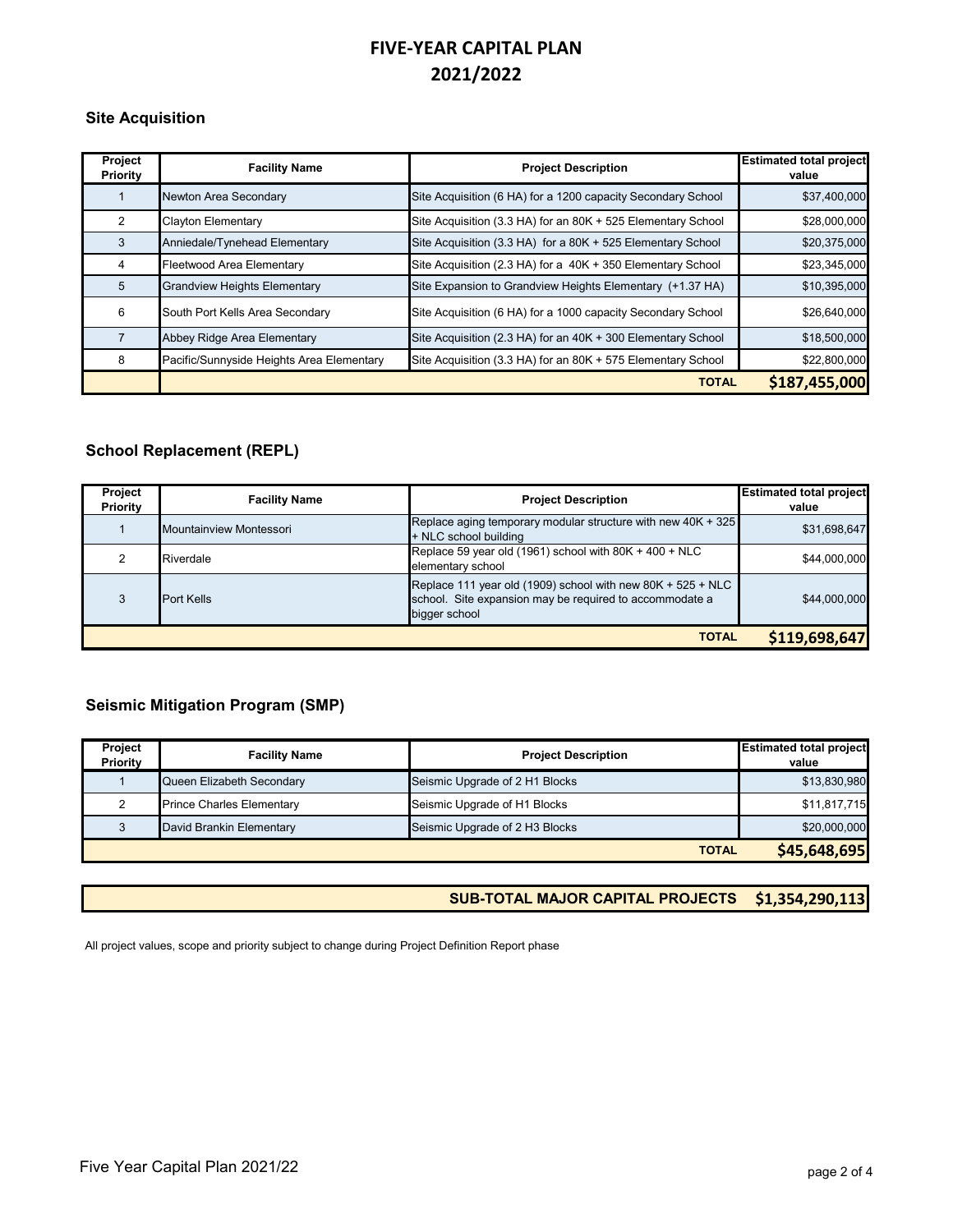### **Building Envelope Program (BEP)**

| Project<br><b>Priority</b> | <b>Facility Name</b>                              | <b>Project Description</b>                     | <b>Estimated total project</b><br>value |
|----------------------------|---------------------------------------------------|------------------------------------------------|-----------------------------------------|
| 1                          | Hyland Elementary (1993 Addition)                 | Building envelope upgrade 1993 addition        | \$690,000                               |
| $\overline{2}$             | <b>Fleetwood Park Secondary</b>                   | Building envelope upgrade                      | \$3,145,000                             |
| 3                          | Brookside Elementary (1991, 1995 Additions)       | Building envelope upgrade 1991, 1995 additions | \$2,048,000                             |
| 4                          | Bayridge Elementary (1991 Addition)               | Building envelope upgrade 1991 addition        | \$696,000                               |
| 5                          | Dogwood Elementary (1988, 1993 Additions)         | Building envelope upgrade 1988, 1993 Additions | \$1,146,000                             |
| 6                          | North Ridge Elementary                            | Building envelope upgrade                      | \$1,426,000                             |
| $\overline{7}$             | North Surrey Secondary                            | Building envelope upgrade                      | \$744,000                               |
| 8                          | Cougar Creek Elementary (1990, 1995<br>Additions) | Building envelope upgrade 1990, 1995 additions | \$2,398,000                             |
| 9                          | <b>Cindrich Elementary</b>                        | Building envelope upgrade                      | \$1,009,000                             |
| 10 <sup>°</sup>            | Tamawanis Secondary                               | Building envelope upgrade                      | \$2,070,000                             |
| 11                         | Elgin Park Secondary (1993 Addition)              | Building envelope upgrade 1993 addition        | \$2,231,000                             |
| 12                         | L.A. Matheson Secondary                           | Building envelope upgrade                      | \$1,409,000                             |
| 13                         | Earl Marriott Secondary (1985, 1999 Additions)    | Building envelope upgrade 1985, 1999 addition  | \$339,000                               |
| 14                         | Lord Tweedsmuir Secondary                         | Building envelope upgrade                      | \$1,369,000                             |
| 15                         | Janice Churchill Elementary                       | Building envelope upgrade                      | \$1,909,000                             |
|                            |                                                   | <b>TOTAL</b>                                   | \$22,629,000                            |

### **School Enhancement Program (SEP)**

| Project<br>Priority | <b>Facility Name</b>                                                                                         | <b>Project Type</b>                                                                                                                                                              | <b>Estimated total project</b><br>value |
|---------------------|--------------------------------------------------------------------------------------------------------------|----------------------------------------------------------------------------------------------------------------------------------------------------------------------------------|-----------------------------------------|
|                     | <b>AHP Matthew</b><br>Colebrook<br>George Greenaway<br>Green Timbers<br>Invergarry<br>Jessie Lee<br>JT Brown | Reduce lead content in potable water distribution systems to<br>comply with water quality standards/guidelines. Upgrade in<br>accordance with regulatory requirements.           | \$850,000                               |
| $\mathfrak{p}$      | Ocean Cliff Elementary                                                                                       | Project Benefit is to eliminate water damage to the building,<br>roofing assembly and structure. Savings Rationale is reduced<br>maintenance and repair costs. Roof area - B & D | \$250,000                               |
| 3                   | <b>Beaver Creek Elementary</b>                                                                               | Mechanical Boiler plant upgrade. Energy savings and GHG<br>emission reductions                                                                                                   | \$400,000                               |
| 4                   | Cedar Hills Elem                                                                                             | Roofing                                                                                                                                                                          | \$275,000                               |
| 5                   | George Vanier Elem                                                                                           | Roofing                                                                                                                                                                          | \$225,000                               |
| <b>Total</b>        |                                                                                                              |                                                                                                                                                                                  | \$2,000,000                             |

## **Carbon Neutral Capital Program (CNCP)**

| Project<br>Priority | <b>Facility Name</b>          | <b>Project Type</b>         | <b>Estimated total project</b><br>value |
|---------------------|-------------------------------|-----------------------------|-----------------------------------------|
|                     | <b>Brookside Elementary</b>   | <b>Boiler Plant Upgrade</b> | \$405,000                               |
|                     | <b>Cedar Hills Elementary</b> | <b>Boiler Plant Upgrade</b> | \$415,000                               |
|                     |                               | <b>Total</b>                | \$820,000                               |